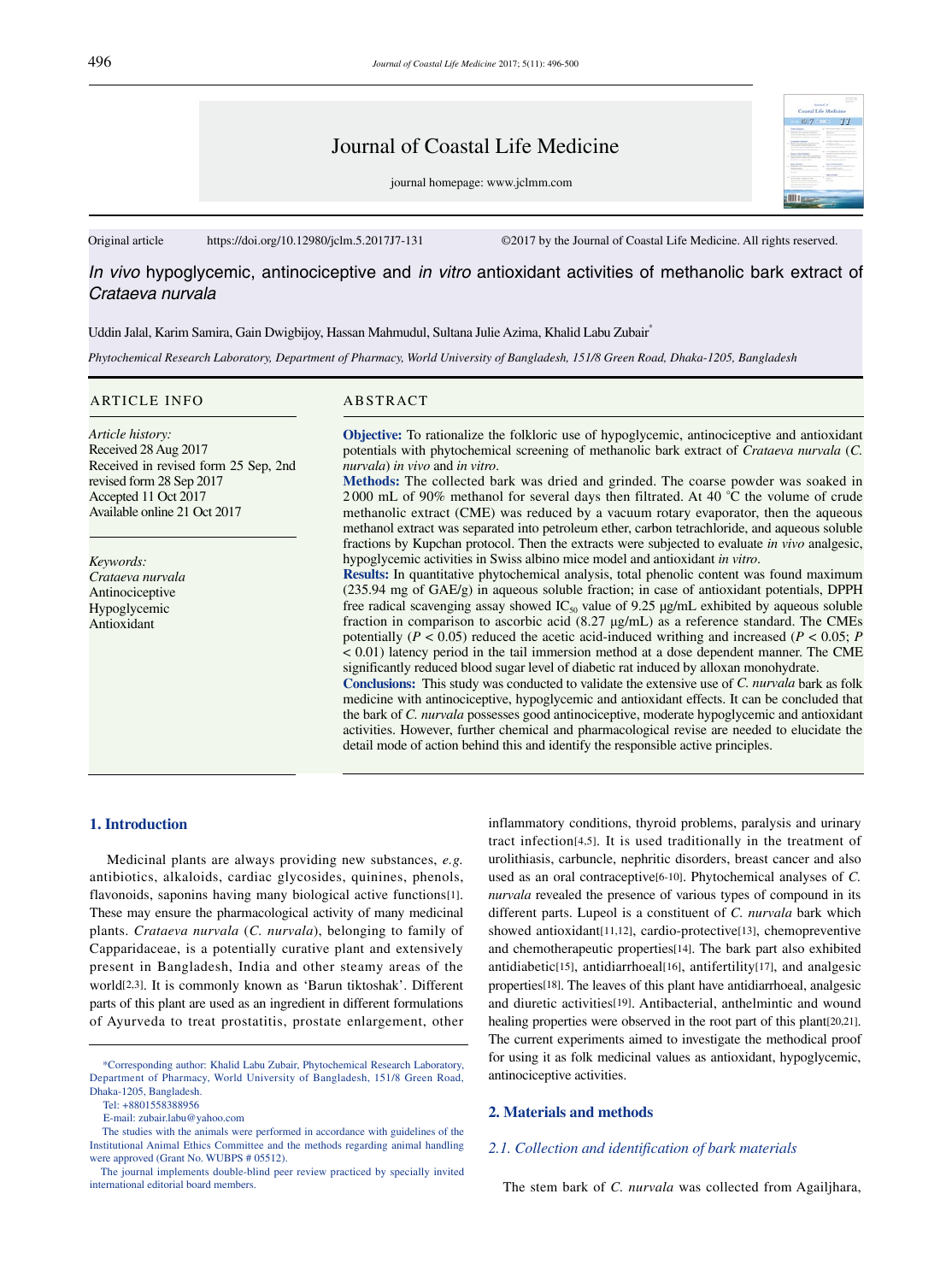Barisal in July 2016 and identified and registered (DACB Accession No. 43485) in Bangladesh National Herbarium.

# *2.2. Preparation of bark extracts*

 Collected bark was dehydrated and grinded. The grinded powder (200 g) was soaked in 2 000 mL of 90% methanol for 14 days then filtrated. The volume of crude methanolic extract (CME) was reduced by a vacuum rotary evaporator at 40 °C. Then the aqueous methanol extract was separated into petroleum ether, carbon tetrachloride, and aqueous soluble fractions by Kupchan and Tsou protocol<sup>[22]</sup> and modification of VanWagenen *et al.* method<sup>[23]</sup>.

# *2.3. Chemicals and reagents*

 Alloxan monohydrate and glybenclamide was warmly gifted by ACI Pharmaceuticals Ltd. and Square Pharmaceuticals Ltd. Diclofenac Na was purchased from the local market. Phosphate buffer, sodium hydroxide, hydrochloric acid, sodium carbonate, acetyl salicylic acid, solvents (methanol, petroleum ether, carbon tetrachloride) and also other necessary chemicals and reagents were of analytical grade.

# *2.4. Phytochemical screenings*

 All extracts were qualitatively tested for the presence of phytoconstituents such as alkaloids, glycosides, steroids, flavonoids, tannins, proteins, resins, quinines, phenols and saponins. Phytoconstitutes were characterized by using standard method of Sofowora[24].

#### *2.5. Determination of total phenolic content*

 In this study, methods of Dewanto *et al*. and Karim *et al*. were followed with light modification to analyze the total phenol contents[25,26]. Briefly, 0.3 mL of the CME and their fractions were poured into different small volumetric flask having 2.7 mL of Folin-Ciocalteu (1:10) phenol suspension. After 5 min, 2 mL of 7.5% sodium carbonate solution was added to each test tube and mixed well. Then they were preserved at 25 °C for 30 min in shady place after heat at 45 °C. A calibration curve was prepared by using a series of solutions of gallic acid. Absorbance for test and standard solutions were taken at 725 nm with UV spectrophotometer against the blank solution. The entire phenol contents of extracts were measured from extrapolation of gallic acid standardized curve.

# *2.6. 1,1-diphenyl-2-picryl-hydrazyl (DPPH) free radical scavenging activity*

 The free radical scavenging potential of the extracts was calculated *in vitro* by DPPH test[26,27]. An aliquot of 2.0 mL of CME and extracts at different concentrations of 400, 200, 100, 50, 25, 12.5, 6.25, 3.125, 1.562 5, 0.781 25 μg/mL were added in 3.0 mL of a DPPH methanol solution (20 μg/mL). The suspension was allowed to put at 25 °C for 30 min in shady place and the absorbance was taken at 517 nm against methanol as blank by UV spectrophotometer. The  $IC_{50}$  value of the fractions was evaluated against ascorbic acid, which was used as the standard.

#### *2.7. Experimental animal*

 For the study, Swiss albino mice of 6–7 weeks of age, between 30–35 g of weight were obtained from International Centre for Diarrhoeal Disease Research, Bangladesh, Mohakhali, Dhaka, Bangladesh. Mice were kept under standard environmental conditions [temperature:  $(27.0 \pm 1.0)$  °C, relative humidity: 55%– 65% and suitable light/dark cycle] and allowed free access to food and drinking water. The animals were allowed to adapt to laboratory environment for several days before conducting test. The studies with the animals were performed in accordance with guidelines of the Institutional Animal Ethics Committee and the methods regarding animal handling were approved (Grant No. WUBPS # 05512).

# *2.7.1 Antinociceptive activity evaluation*

 Antinociceptive potential was observed by acetic acid induced writhing and tail immersion methods.

#### *2.7.2. Tail immersion study*

 The tail-flick test was done as per the method, which is developed by D'Amour and Smith[28]. In this study, mice were subdivided into four groups as 1, 2, 3, 4 respectively, each group composed of five mice. To avoid thermal burn, immersion of tail in warm water for assessment, allowed only for 5 s instead of 10 s. In this study, the CME at 100, 200, 400 mg/kg and diclofenac Na at 15 mg/kg body weight were respectively given intraperitoneally, with diclofenac Na used as reference drug. Any physical changes were observed after from 0, 30, 60 and 90 min. Then about 3 cm of the tail of the mouse was immersed in a hot water bath at  $(55.0 \pm 0.5)$  °C. The time of tail withdrawn from warm water was noted. A positive analgesic response was found due to increase in reaction time of tail against control animals[29].

#### *2.7.3. Acetic acid induced writhing test*

Koster *et al.* described the acetic acid writhing test in mice<sup>[30]</sup>, which applied with slight modification in acetic acid induced writhing test. Mice were subdivided into four groups as 1, 2, 3, 4 respectively, with each group composed of 5 mice. The amount of 10 mL/kg of 1% Tween 80 was given intraperitoneally to the first group of mice which was considered as control. In Group 2, standard diclofenac Na has given to mice as dose of 15 mg/kg of body weight. Groups 3 and 4 received CME at 200 mg/kg and 400 mg/kg of body weight after each mouse was injected intraperitoneally with 0.7% acetic acid at doses of 10 mL/kg of body weight after 30 min. Writhing was observed which was induced by just after 30 min intraperitoneal administration of 0.7% acetic acid to all experimental animals. The number of writhing responses was observed and recorded for each mouse during a subsequent 5 min period up to 30 min. The occurrences of abdominal contraction, elongation of the body and twisting of the trunk were considered as absolute writhing. The percentage of protection against writhing was used to estimate the degree of analgesia and was calculated using the formula: % Inhibition of writhing =  $[(We - Wt)/We] \times 100$ 

where, Wc is the average writhing of control group and Wt is the average writhing of treated group (*i.e.* extract or standard).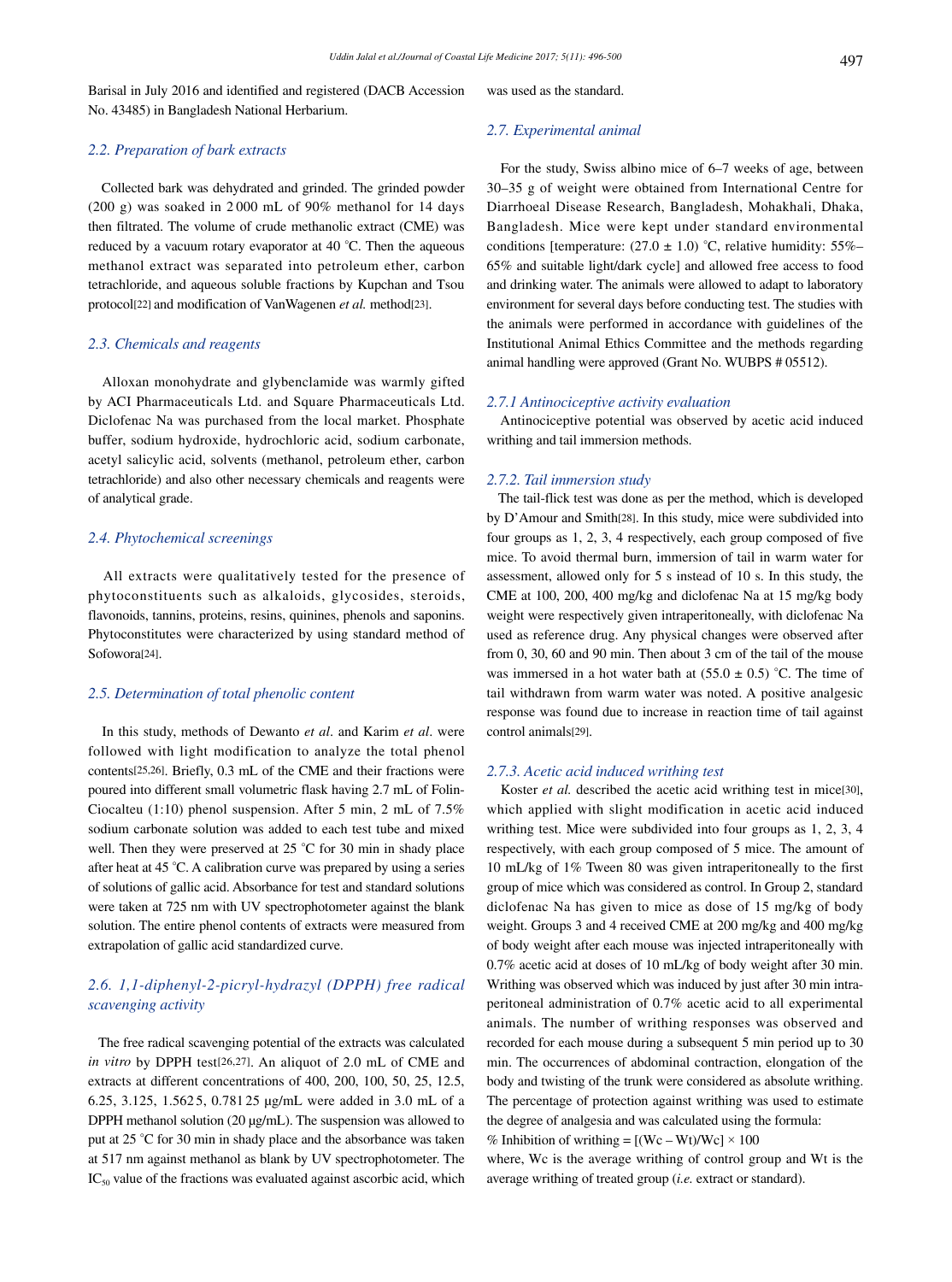# *2.7.4. Hypoglycemic activity test*

 Twelve healthy mice were separated into four groups. Mice of all groups were fasted for 12 h. Alloxan monohydrate (120 mg/ kg body weight in normal saline) was used intraperitoneally to induce hyperglycemia in fasting conditions. About 10% glucose solution was thereafter given intraperitoneally to produce instant hypoglycemia. Group I was given 1% Tween 80 rich normal saline and considered as diabetic control. Group II was given glibenclamide (10 mg/kg body weight) as standard drug for reference groups. Groups III and Group IV received extracts at 200 mg/kg and 400 mg/ kg body weight, respectively. Blood sample was collected at 0, 30 min, 48 h and after 90 h, respectively from the tail vein of mice and glucose level was measured by Freestyle glucometer and followed by evaluated with control and reference groups.

#### *2.8. Statistical analysis*

 All statistical analyses were designed and the evaluated data were calculated using SPSS software, version 20, and data were expressed as mean ± SEM with their communicating *P* values. Values of investigations were compared with test sample and control or standard was performed by One-way ANOVA followed by Dunnett's *t*-test.

# **3. Results**

#### *3.1. Phytochemical screening test*

 The qualitative phytochemical screenings revealed the presence of alkaloids, glycosides, steroids, flavonoids, tannins, proteins, resins, quinones, phenols and saponins.

## *3.2. Total phenolic contents determination*

 The antioxidant potential was found by total phenolic contents of CME and different extracts of *C. nurvala* ranging from 9.25 mg to 55.62 mg of GAE/g (Table 1).

# **Table 1**

Total phenol compounds and free radical scavenging potential of CME and its fractions of *C. nurvala*.

|             |                          | Sample/Standard Total phenol compounds DPPH free radical scavenging |
|-------------|--------------------------|---------------------------------------------------------------------|
|             | $(mg \text{ of } GAE/g)$ | activity $(IC_{50} \mu g/mL)$                                       |
| AQSF        | 235.94                   | 9.25                                                                |
| <b>CTSF</b> | 150.13                   | 13.15                                                               |
| <b>CME</b>  | 210.06                   | 15.97                                                               |
| <b>PESF</b> | 249.06                   | 55.62                                                               |
| Vitamin C   |                          | 8.27                                                                |

AQSF: Aqueous soluble fraction; CTSF: Carbon tetrachloride soluble fraction; PESF: Petroleum ether soluble fraction.

#### *3.3. Antioxidant activity*

 The antioxidant activity was determined in terms of DPPH free radical scavenging activity of *C. nurvala* which showed  $IC_{50}$  values within the range of 9.25 μg/mL to 55.62 μg/mL. Among the CME and fractionates, the highest free radical scavenging activity was shown by AQSF (9.25 μg/mL) and followed by CTSF (13.15 μg/mL), CME (15.97 μg/mL), and PESF (55.62 μg/mL) in comparison with ascorbic acid (8.27 μg/mL) as a standard (Figure 1 and Table 1).



**Figure 1.** Determination of  $IC_{50}$  value against DPPH free radical scavenging activity of CME and its fractions of *C. nurvala*.

#### *3.3.1. Central analgesic activity*

 The CME of *C. nurvala* showed increase in latency period in a dose reliant increasing mode and results were compared with the standard (Table 2). At 30, 60 and 90 min of experimental period, the elongation percentages of tail flicking by methanolic extract were 44.49%, 68.03% and 93.88% for 200 mg/kg body weight and 113.14%, 152.42% and 184.17% for 400 mg/kg body weight, respectively, which were statistically significant  $(P < 0.05)$ .

#### **Table 2**

Antinociceptive effect of CME of *C. nurvala* in the acetic acid induced pain in mice model.

| Group                                                            | Latency time $(s)$         |                    |               |
|------------------------------------------------------------------|----------------------------|--------------------|---------------|
|                                                                  | 30 min (% of               | 60 min (% of       | 90 min (% of  |
|                                                                  | elongation)                | elongation)        | elongation)   |
| Control                                                          | 2.36                       | 2.69               | 2.78          |
| Diclofenac Na $(15 \text{ mg/kg})$                               | 5.45(130.93)               | $8.37(211.15)^{*}$ | 9.77 (251.44) |
| Methanolic extract $(200 \text{ mg/kg})$                         | $3.41(44.49)$ <sup>*</sup> | 4.52(68.03)        | 5.39 (93.88)  |
| Methanolic extract $(400 \text{ mg/kg})$ 5.03 $(113.14)^{\circ}$ |                            | 6.79(152.42)       | 7.90 (184.17) |

Values are expressed as mean  $\pm$  SD ( $n = 5$ )  $P < 0.05$  and  $P < 0.01$ indicate significant difference when compared with the corresponding value of standard, done by One-way ANOVA followed by Dunnett's *t*-test.

# *3.3.2. Acetic acid induced writhing test*

 Results of peripheral antinociceptive potential of CME of *C. nurvala* in Swiss-albino mice have shown in Table 3. In this study we observed that all doses of (200 and 400 mg/kg body weight) CME manifested the percent inhibition of writhing responses were 45.875% and 66.625%, respectively, which was induced by the acetic acid. Then results were comparative to reference drug (Diclofenac Na 2 mg) (75.000%).

#### **Table 3**

Analgesic activity of methanolic extract of *C. nurvala* in tail immersion test in mice model.

| Group                       |                         | No. of writhing $(\%)$ Inhibition of writhing $(\%)$ |
|-----------------------------|-------------------------|------------------------------------------------------|
| Control                     | $26.200 \pm 2.010$      |                                                      |
| Diclofenac Na (2 mg)        | $25.010 \pm 1.500^{**}$ | 75,000                                               |
| Methanolic extract (200 mg) | $54.125 \pm 1.500^*$    | 45.875                                               |
| Methanolic extract (400 mg) | $33.375 \pm 1.500^{**}$ | 66.625                                               |

Values are expressed as mean  $\pm$  SD ( $n = 5$ ),  $P < 0.05$  and  $P < 0.01$ indicate significant difference when compared with the corresponding value of control, done by One-way ANOVA followed by Dunnett's *t*-test.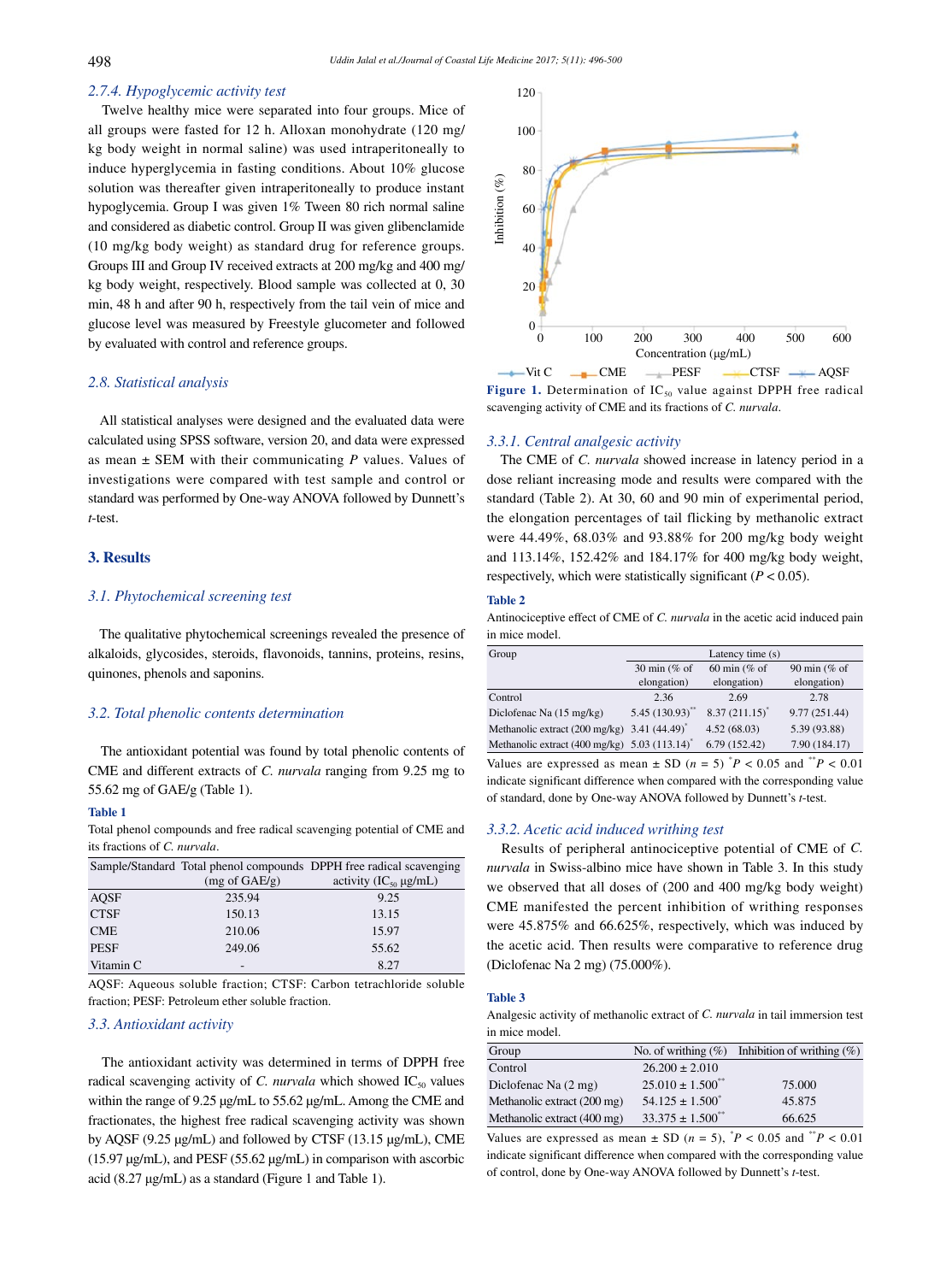# **Table 4**

Hypoglycaemic activity of CME of *C. Nurvala* in mice model.

| Group     | Dose                                               | Plasma level of glucose (mg/dL) |                  |        |        |              |
|-----------|----------------------------------------------------|---------------------------------|------------------|--------|--------|--------------|
|           |                                                    | $0 \text{ min}$                 | $25 \text{ min}$ | 24h    | 48 h   | 72 h         |
| Group I   | Diabetic control                                   | 123.66                          | 203.40           | 151.74 | 144.54 | 132.66       |
| Group II  | Diabetic rat + Glibenclamide                       | 97.74                           | 174.60           | 119.34 | 111.24 | $93.60^{**}$ |
| Group III | Diabetic rat + Plant extract $(200 \text{ mg/kg})$ | 118.26                          | 196.74           | 146.34 | 126.00 | 119.34       |
| Group IV  | Diabetic rat + Plant extract $(400 \text{ mg/kg})$ | 113.40                          | 178.74           | 134.46 | 117.54 | 109.26       |

Values are expressed as mean  $\pm$  SD ( $n = 5$ );  $P < 0.05$  and  $P < 0.01$  indicate significant difference when compared with the corresponding value of standard, done by One-way ANOVA followed by Dunnett's *t*-test.

#### *3.4. Hypoglycemic activity*

 In this study we found that the *C. nurvala* reduced the rise of glucose level in blood. Results are given in Table 4. The crude extract of *C. nurvala* at doses of 200 mg/kg and 400 mg/kg body weight has moderated blood glucose lowering activity as 119.34 mg/dL and 109.26 mg/dL, respectively (*P* < 0.05).

# **4. Discussion**

 Crude methanol extracts of bark of *C. nurvala* and fractions were under taken to ensure the presence of different bioactive substances. Different phytochemicals such as alkaloids, glycosides, steroids, flavonoids, tannins, proteins, resins, quinine, phenols and saponins were tracted out in the tested fractionates. Phytoconstitutes characterized in the current experiment are subject to be beneficial in pharmaceutical sciences[31]. The knowledge of this initial investigation can be anticipated as an interpretation in the exploration of a novel and financially valued drug molecules[32,33].

#### *4.1. Total phenolic content*

 The total phenol compounds are exposed in the Table 3. The decision of quantifying total phenolic compound in the fractions was taken after assurance of presence of phenols or polyphenols in the preliminary phytochemical investigation. The PESF exhibits the highest phenolic content (249.06 mg of GAE/g) where AQSF showed the comparatively less amount of phenolic substance (210.06 mg of GAE/g) among all the Kupchan fractions. But the other factions also showed the considerable quantity of phenolic compounds. Answers show the existence of satisfactory amount of lipid soluble phenolic substance.

#### *4.2. Antioxidant activity*

 Currently, interest has vigorously enhanced in the naturally occurring antioxidants from natural source due to their safety margin in the reduction of human oxidative stress and low side effects[34,35]. *In-vitro* DPPH free radical scavenging potential was evaluated in order to determine the antioxidant potential of different organic soluble bark extracts of *C. nurvala*. In our current study, aqueous soluble fraction exhibited the highest antioxidant capacity with 9.25 ( $IC_{50}$  µg/mL) which was close to the value of standard vitamin C (8.27 μg/mL). The order of  $IC_{50}$  value of different Kupchan was as follows: carbon tetrachloride (13.15 μg/mL) > CME (15.97 μg/mL) > petroleum ether (55.62 μg/mL) (Table 1 and Figure 1), illustrating these results accordingly.

#### *4.2.1. Analgesic activity*

 Many analgesic drugs such as non-steroidal anti-inflammatory drug, narcotics drugs, and steroids are available for many years for the effectively pain management and their harmful effects. Nonsteroidal anti-inflammatory drugs cause gastrointestinal irritation, and ultimately cause peptic ulcer, narcotics drugs can develop addiction, and steroids have severe adverse effects affecting hormonal imbalance[36]. Many peripherally or centrally acting pain reducing agents have been separated from natural sources especially from plants and needs analysis to find out more pain reducing agents from natural sources[37].

 Tail flicking test is the most extensively used experiment for the neurologic pain sensation, and central analgesic agents can potentially increase the latency period in warm water. Diclofenac Na was used as standard which inhibits pain by the interference of prostaglandin production through the competitive inhibition of cyclooxygenase. At the dose dependent mode, reduction of gastrointestinal contraction by the extract, proofs *C. nurvala* have antispasmodic activity. Diclofenac sodium was exhibited satisfactory percent antispasmodic activity (251.44%) than the plant extracts at both 200 mg/kg body weight (93.88%) and 400 mg/kg body weight (184.17%).

 In acetic acid prompted writhing technique, pain was induced by the intraperitoneally given acetic acid which produced pain by the increased synthesis of PGE2 and PGF2a[38], and lipoxygenase derived eicosanoids in the peritoneal region[39]. The releases of these pain modulators are responsible for the pain sensation. The CME significantly reduce the acetic acid induced writhing at 200 mg/kg body weight (45.875%) and 400 mg/kg body weight (66.625%) in comparison to standard (75.000%).

#### *4.2.2. Hypoglycemic test*

 Diabetes is a chronic metabolic disorder which may be due to initial stage of carbohydrate metabolism, characterized by high blood glucose, resulting from complete or less secretion of insulin. High diabetes causes excessive problems, disturbing the vascular system, eyes, nerves, and kidneys and leading to peripheral vascular disease, nephropathy, neuropathy, retinopathy, *etc*.[40]. The CME showed significant dose dependent anti-diabetic activity in comparison to standard. The outcome may be due to the extract of *C. nurvala* reduced hepatic output of glucose by increasing glycogenesis, uptake of glucose from blood, conversion of glucose into fatty acid and decreased glycogenolysis, gluconeogenesis. The extract of *C. nurvala* also may reduce peripheral glucose level by increasing glucose transport, utilization of glucose and glycogenesis, which was found at fasting state in diabetic animals[41].

#### **Conflict of interest statement**

We declare that we have no conflict of interest.

#### **Acknowledgments**

 Authors wish to thank the authority of World University of Bangladesh for their potential support to complete this study.